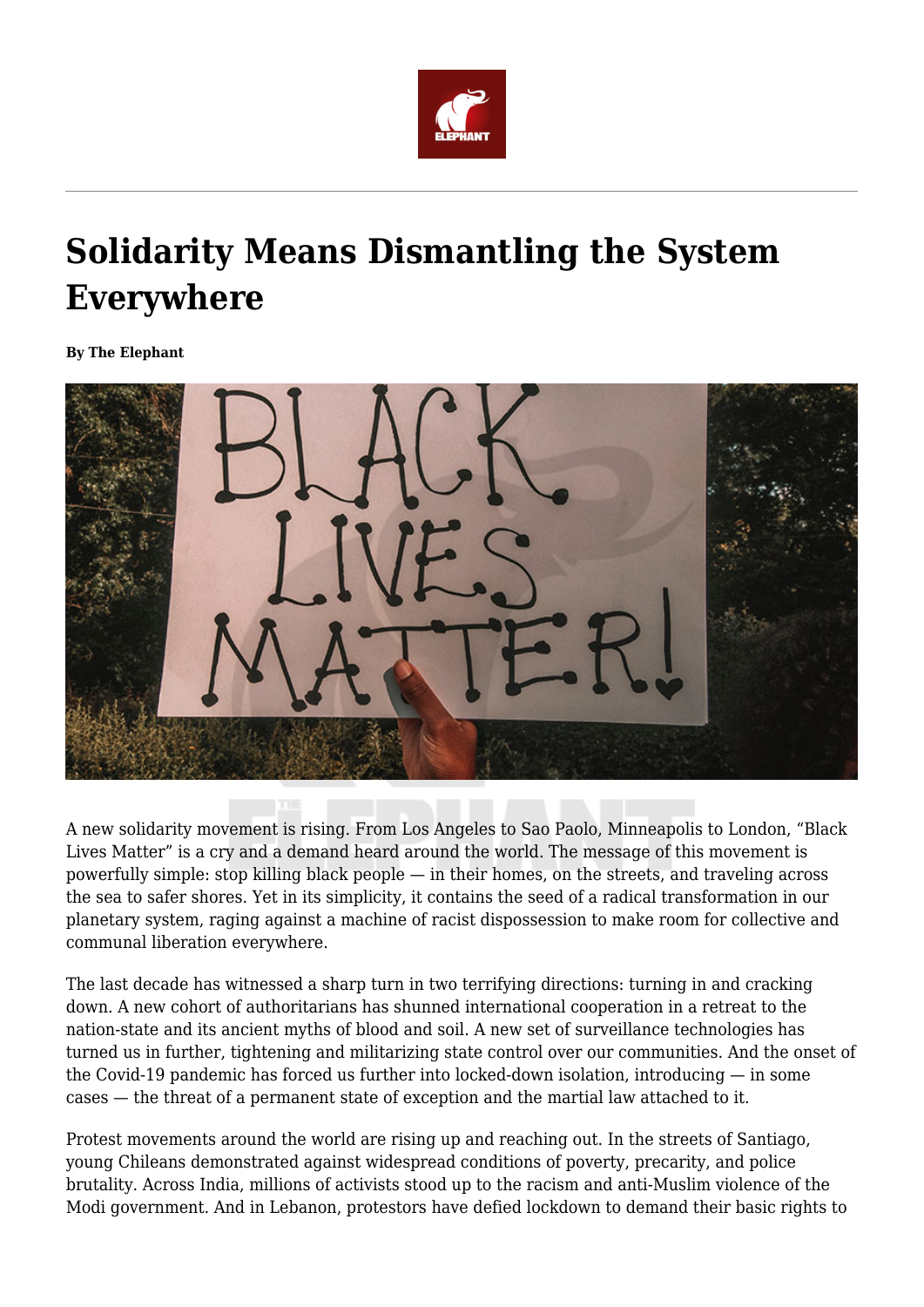food, water, healthcare, and education.

It is in these planetary conditions that protests have erupted across the United States. And yet, there is something exceptional about these protests — if only that they expose a deep fissure in the doctrine of 'American exceptionalism.' We cannot ignore the particular hypocrisy of the hegemon, which brags to the world of its 'missions accomplished' and freedoms granted while oppressing its black, brown, and native populations at home. And we should not overlook the opening these protests have created to break with this hegemonic power and advance toward a decolonized and multipolar world.

An opening is an opening — not an assurance. The scenes that have emerged from these international protests are those of a system at breaking point. But there is no guarantee in which direction it will break. It would be our grave error to underestimate the forces of reaction and their capacity to leverage the present opportunity to advance their repressive vision of 'LAW & ORDER!', as President Trump so succinctly tweeted.

Our challenge, now as always, is to organize: to turn these spontaneous expressions of solidarity into an enduring international movement to dismantle the institutions of racist state violence and investigate the human rights abuses by US police departments, its prison system, and its military, in particular.

That is why we founded the Progressive International: to make solidarity more than a slogan. Marches in cities like Auckland and Amsterdam have sent an important signal to the US government that the world is watching. But bearing witness is not enough. Our task is to demonstrate the ways in which our solidarities can overcome borders to give meaningful support to people fighting unequal battles in thousands of places across the world.

That means learning from each other's struggles against state violence, as in the case of the Lebanese activists who compiled a toolkit for protestors across the US. That means providing resources, where possible, to support the victims of police violence and their families. And it means identifying our own respective roles in this planetary system —wherever we may live — and delivering justice in our own communities.

Not all solidarities are the same. Far too often, expressions of outrage at what is happening 'over there' act as cover to ignore, dismiss, or otherwise minimize the ritual violence that happens right here. Europeans marching to defund the Minneapolis police might demand that their own governments defund Frontex, the EU border authority responsible for illegal pushbacks and deportations across the Mediterranean.

The same holds true in the opposite direction. The expansion of US empire through the unlimited funding of its military-industrial complex has boomeranged back home, arming local police forces with the same equipment that the US has deployed in its endless wars overseas. If the protests in the United States are to give rise to a new sense of solidarity among its citizens, then it must extend to all populations that have suffered US imperial aggression and sustained occupation — especially those native populations on whose dispossession the nation itself was founded.

The infrastructure of racist policing is already international. US law enforcement agencies are trained by the Israeli military. US arms producers supply police forces across Brazil. US corporations equip the Indian government with surveillance technology. And US methods of stopand-frisk in minority neighbourhoods have been exported around the world.

The task of our Progressive International is take stock of this international infrastructure — to listen